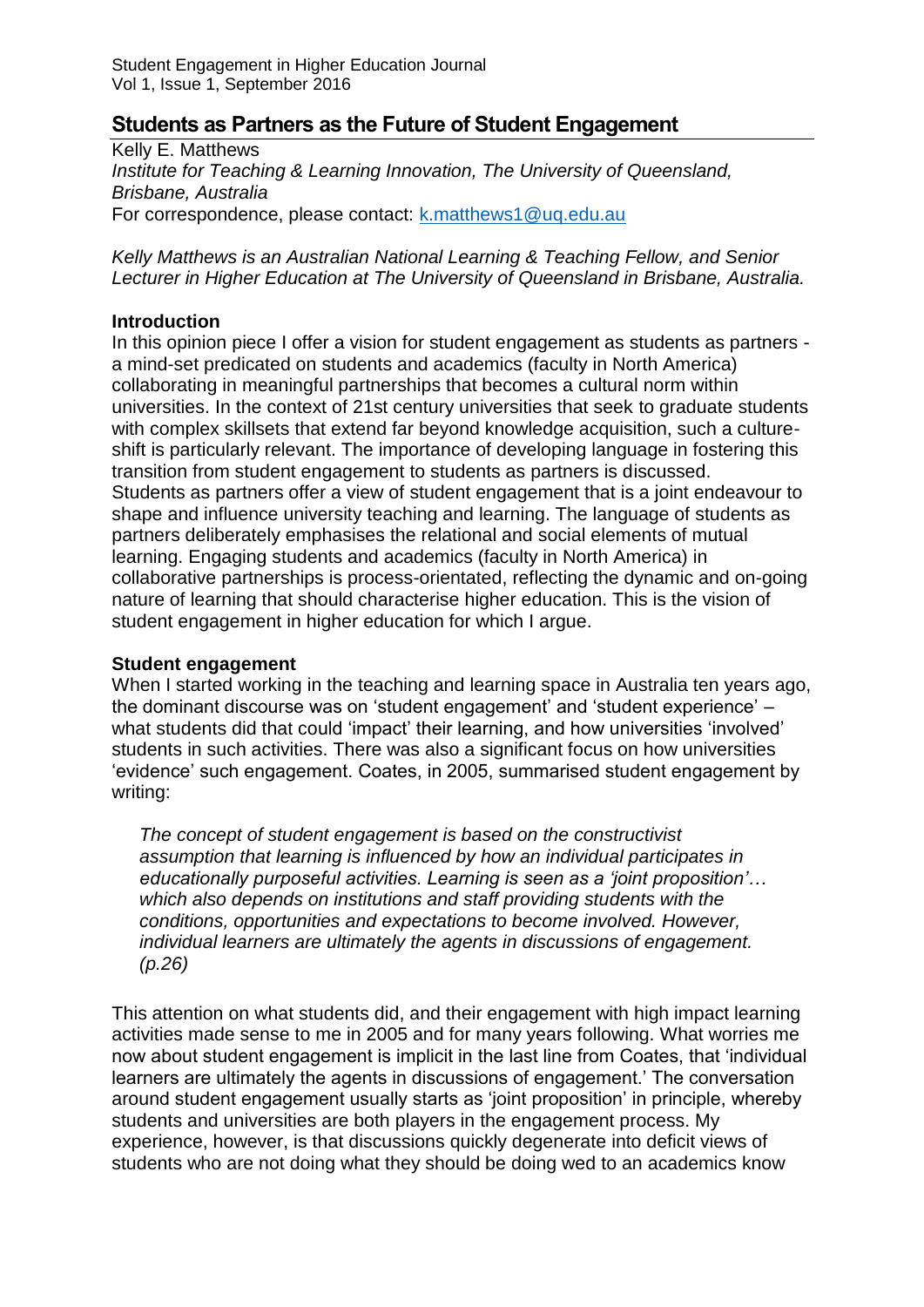best notion of student engagement. Frustration amongst institutions arises again and again as many students remain disengaged despite institutional efforts to create conditions of engagement.

As student engagement has become a blanket term in higher education, the nuances have been the focus of many thoughtful scholars (for example of recent works see: Bryson, 2014; Dunne & Owen, 2013; Solomonides, Reid, & Petocz, 2012; Trowler, 2010). My own research explores what students think they learn from university in relation to what academics intend. I have found, repeatedly, that students are not experiencing the learning outcomes that academics anticipate (Dvorakova & Matthews, 2016; Matthews & Mercer-Mapstone, 2016; Mercer-Mapstone & Matthews, 2015; Varsavsky, Matthews & Hodgson, 2014). This suggests that engaging students is not enough. While students might be doing a plethora of engaging activities, many don't know why or for what purpose. This suggests a failure of institutions to sufficiently scaffold learning experiences, be them engaging or not, around tangible learning outcomes to connect otherwise fragmented and isolated curricular experiences. Trying to make sense of my research and offer sensible solutions to connect the distance between university educators and their students lead me into the students as partners arena.

The idea of more collaborative forms of engagement between students and academics (or whoever plays an educational role in universities) appeals to me. Engaging students and academics in conversations around curricular decisions and questions of learning invites students behind the scenes of higher education. Such dialogue provides valuable insight for academics into how students go about learning and make connections between disparate experiences. Partnership signals a willingness to make decisions together and co-create learning experiences in collaborations that go beyond conversations, harnessing the creativity and varying perspectives of both students and academics. Partnership reminds us of the shared goals of teaching and learning, inextricably linking learners and educators.

The recent language of students as partners as a process for student engagement brings together the ideas of many scholars seeking out a more relational form of student engagement.

*Partnership is framed as a process of student engagement, understood as staff and students learning and working together to foster engaged student learning and engaging learning and teaching enhancement… It is a way of doing things, rather than an outcome in itself. (Healey et al., 2014, p. 7)*

While students as partners is always about engaging students, Healey and colleagues (2014) argue that not all student engagement activities constitute students as partners. A new language is emerging that encompasses many existing practices and resonates with established learning frameworks but distinguishes itself from the broader, blanket, and often opaque terminology of student engagement.

#### **Students as partners**

Students as partners discourse focuses on student-academic partnerships as a process for engaging with rather than doing to or doing for students. The linchpin of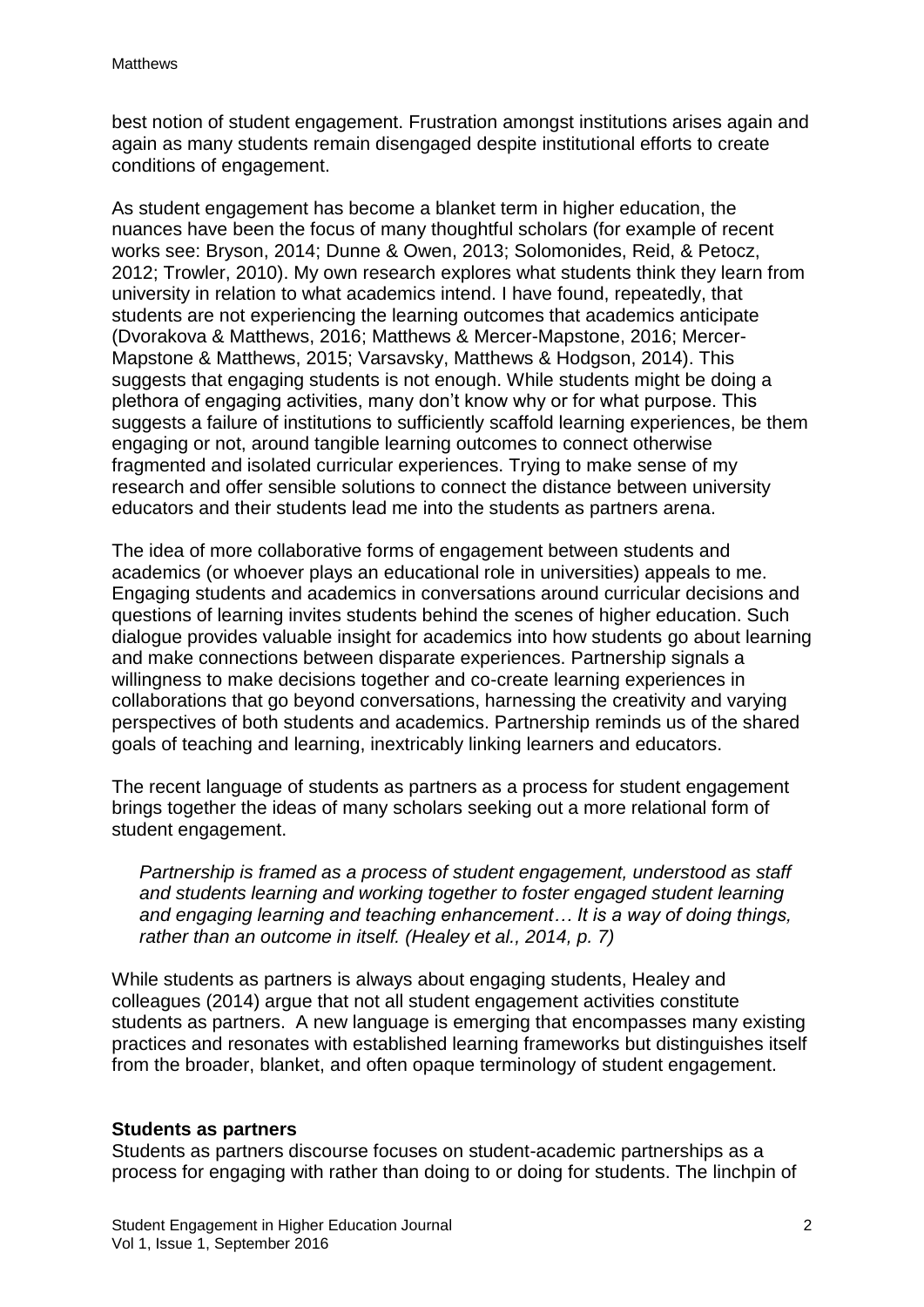partnership is a relational process between students and academics/staff underpinned by a mindset – and an institutional culture that values the collaborative interaction between all members of the university community. Indeed, prominent scholars recently identified relationships in learning as core business in successful universities (Felten, Gardner, Schroeder, Lambert, & Barefoot, 2016). The specific goals of partnership feel less product-orientated than those of student engagement. One reason for this difference is the now well-established instruments that measure student engagement. Another explanation for the product-orientation of student engagement is that the language of engagement is outcomes focused while students as partners is process and values orientated (Cook-Sather, Bovill & Felten, 2014; Healey, Flint, & Harrington, 2014; in press). Although students as partners practices are associated with specific outcomes or products, they are typically discussed in the context of both students and academics linked back to the process of engaging in partnership practices. While quantitative metrics have been posited to capture the benefits of students as partners on a larger scale, many questions link to values (Pauli, Raymond-Barker, & Worrell, 2016).

Scholars are characterising students as partners in careful ways to highlight the process-orientation and ways of thinking that underpin such practices (for example, Cook-Sather, Bovill, & Felten, 2014; Healey et al, 2014; in press). Partnership language is being crafted around the joint endeavour of learning predicated on mutually beneficial and rewarding collaborative learning experiences. It assumes students and teachers are both curious and able learners, albeit with varying levels of knowledge, capabilities, and with differing experiences. These differences are not a hindrance, however – just the opposite. It is this diversity that forms the foundation of fruitful partnerships in acknowledging that we bring different but equally valuable perspectives to the joint enterprise of education.

Partnerships in practice take shape around collaborative activities whereby students and academics/staff are:

- engaged in learning, teaching, curricula and assessment activities, and
- engaged in quality enhancement efforts to enhance the educational enterprise.

The Healey et al (2014; in press) students as partners model (Figure 2.3, p. 25) offers a useful typology to imagine the range of practical areas of partnership possibilities that can unfold within and beyond the assessed curriculum. As a heuristic device, the model suggests that partnerships can be purely grounded in subject-based learning activities (e.g. undergraduate research experiences), the scholarship of teaching and learning (e.g. co-authoring with students), pedagogy (e.g. peer assisted study sessions) or course design (e.g. co-creating curricular materials) culminating into a broader institutional 'partnership learning community'. For a range of practical case studies of students as partners, see Healey's collection of case studies (2016) and mine (Matthews, 2016). These examples reflect the breadth and scope of existing activities, revealing the creativity enabled through engaging students and academics in collaborative partnerships, which can be contextualised to meet the needs of individuals, disciplines, and institutions.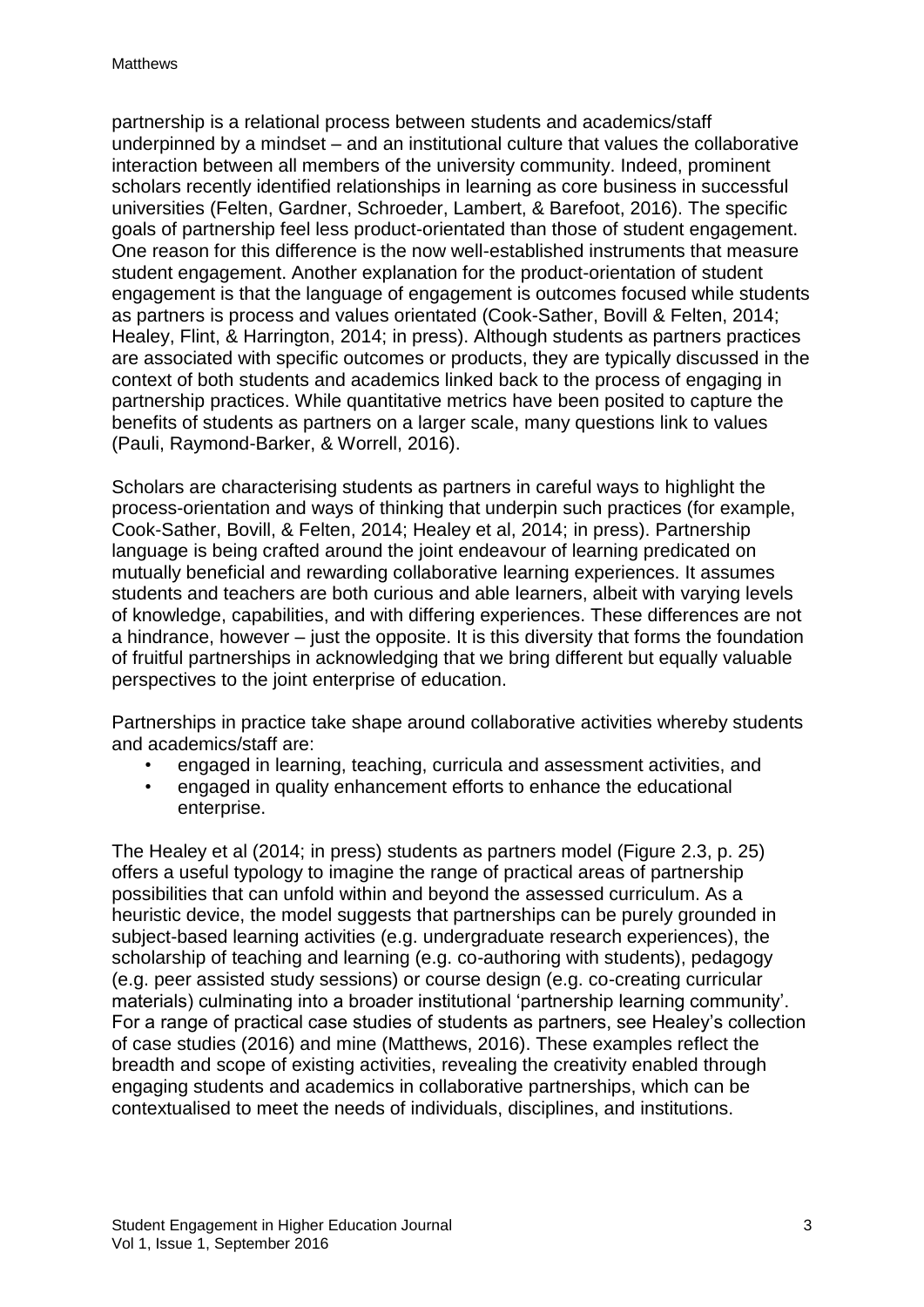## **The language of partnership**

If we shift our thinking about student engagement toward students as partners, the emphasis is on the relationship between students and academics/staff – positioning both as being essential players in the learning enterprise. My work in Australia has found that folks here like the language of collaboration and terminology that mentions both staff (academic and professional staff) and students. And language matters. Finding the words and stories that resonate with local institutions is an essential first step in developing a shared understanding of the culture of partnerships. While student engagement will remain with us, the new language and ethos of engaging students as partners (or engaging students and staff in collaborative partnerships) to shape teaching and learning together offers fresh opportunities to re-imagine student engagement.

The risks of maintaining engagement as a student product that is orchestrated by universities are manifold. In the 21st century higher education context, graduates are facing uncertain employment prospects in an increasingly complex, messy, and interconnected world. If universities can reasonably expect to deliver on claims of graduating problem-solving, enterprising, capable, and thoughtful citizens of the world, then our approach to engaging students has to be predicated on valuing students as capable, collaborative partners in their own learning. This means students having curricula choices, opportunities to co-create their learning opportunities, and a place at the metaphoric table where decisions about teaching and learning are made at the course, degree program, and institutional levels. This means moving beyond student engagement to a mind-set of partnerships.

### **Acknowledgements**

Lucy Mercer-Mapstone and Mick Healey offered insightful commentary that sharpened this piece.

### **References**

Bryson, C. (2014). *Understanding and developing student engagement*. London: Routledge.

Coates, H. (2005) The Value of Student Engagement for Higher Education Quality Assurance. *Quality in Higher Education*. 11(1), 25–36.

Cook-Sather, A., Bovill, C., & Felten, P. (2014) *Engaging students as partners in teaching and learning: A guide for faculty*. San Francisco, CA: Jossey-Bass.

Dunne, E., & Owen, D. (Eds.) (2013). *The student engagement handbook: Practice in higher education*. Bingley: Emerald Group Publishing.

Dvorakova, L. S., & Matthews, K. E. (2016). Graduate learning outcomes in science: Variation in perceptions of single and dual degree students. *Assessment and Evaluation in Higher Education*. Retrieved from: [http://www.tandfonline.com/doi/full/](http://www.tandfonline.com/doi/full/10.1080/02602938.2016.1208804)

Felten, P., Gardner, J.N., Schroeder, C.C., Lambert, L.M., & Barefoot, B.O. (2016). *The undergraduate experience: Focusing institutions on what matters most.* San Francisco, CA: Jossey-Bass.